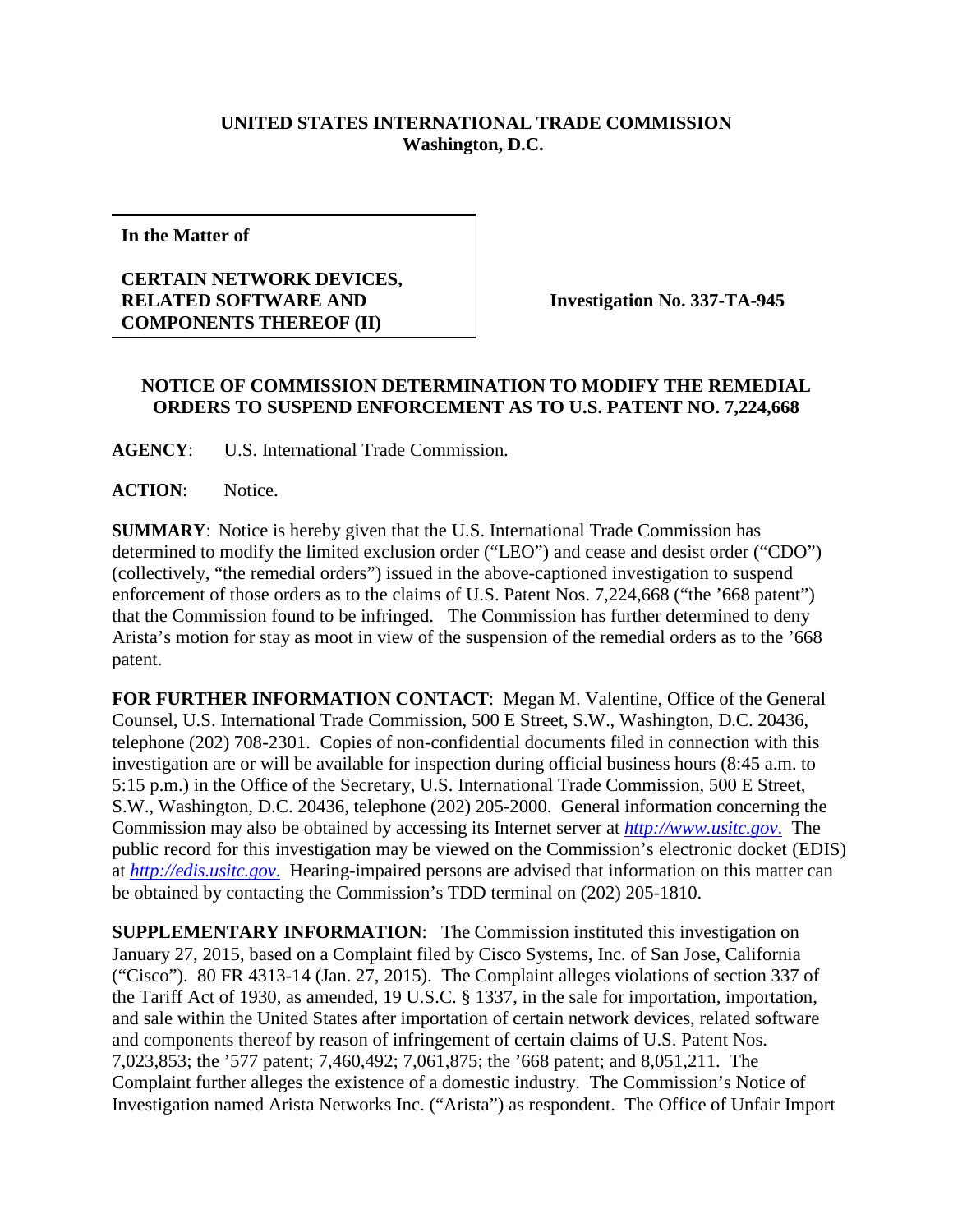Investigations ("OUII") was also named as a party to the investigation. The Commission previously terminated the investigation in part as to certain claims of the asserted patents. Order No. 38 (Oct. 27, 2015), unreviewed Notice (Nov. 18, 2015); Order No. 47 (Nov. 9, 2015), unreviewed Notice (Dec. 1, 2015).

On June 11, 2016, the Patent Trial and Appeal Board ("PTAB") of the U.S. Patent and Trademark Office instituted separate *inter partes* review ("IPR") proceedings concerning the '577 and '668 patents. *Arista Networks, Inc. v. Cisco Systems, Inc.*, Case IPR2016-00303 (regarding the '577 patent); *Arista Networks, Inc. v. Cisco Systems, Inc.*, Case IPR2016-00309 (regarding the '668 patent).

On May 4, 2017, the Commission found a violation of section 337 as to certain claims of the '577 and '668 patents. Notice (May 4, 2017); 82 *Fed. Reg.* 21827-29 (May 10, 2017). Specifically, the Commission issued an LEO prohibiting the unlicensed entry of network devices, related software and components thereof that infringe any of claims l, 7, 9, 10, and 15 of the '577 patent; and claims 1, 2, 4, 5, 7, 8, 10, 13, 18, 56, and 64 of the '668 patent, and a CDO that prohibits Arista from importing, selling, marketing, advertising, distributing, transferring (except for exportation), soliciting United States agents or distributors, and aiding or abetting other entities in the importation, sale for importation, sale after importation, transfer (except for exportation), or distribution of certain network devices, related software and components thereof that infringe any of claims l, 7, 9, 10, and 15 of the '577 patent; and claims 1, 2, 4, 5, 7, 8, 10, 13, 18, 56, and 64 of the '668 patent.

On May 25, 2017, the PTAB issued its final written decision finding claims 1, 7-10, 12- 16, 18-22, 25, and 28-31 of the '577 patent unpatentable based on prior art not presented in the Commission investigation. On June 1, 2017, the PTAB issued its final written decision finding claims 1-10, 12, 13, 15-28, 30, 33-36, 55-64, 66, 67, and 69-72 of the '668 patent unpatentable based on certain combinations of prior art not presented in the Commission investigation.

On February 14, 2018, the U.S. Court of Appeals for the Federal Circuit summarily affirmed the PTAB's decision finding the claims of the '668 patent unpatentable. *Cisco Systems, Inc. v. Arista Networks, Inc.*, Appeal No. 17-2384 (Feb. 14, 2018). The Court issued the mandate on March 23, 2018. *Id*., Dkt. No. 54. The PTAB's decision concerning the '577 is currently still pending before the Court.

On March 15, 2018, Arista filed a motion before the Commission to stay the Commission's remedial orders as to the '668 patent. On March 26, 2018, Cisco filed its response stating that it takes no position on and, thus, does not oppose Arista's motion. OUII did not file a response to Arista's motion.

The Commission has determined, pursuant to 19 U.S.C. 1337(k)(1) and 19 CFR  $210.76(a)(1)$ , to modify the remedial orders to suspend enforcement of those orders with respect to the '668 patent pending rescission of the orders upon the cancellation of the asserted claims or pending reversal or vacatur of the Federal Circuit's decision in *Cisco Systems, Inc. v. Arista Networks, Inc.*, Appeal No. 17-2384.